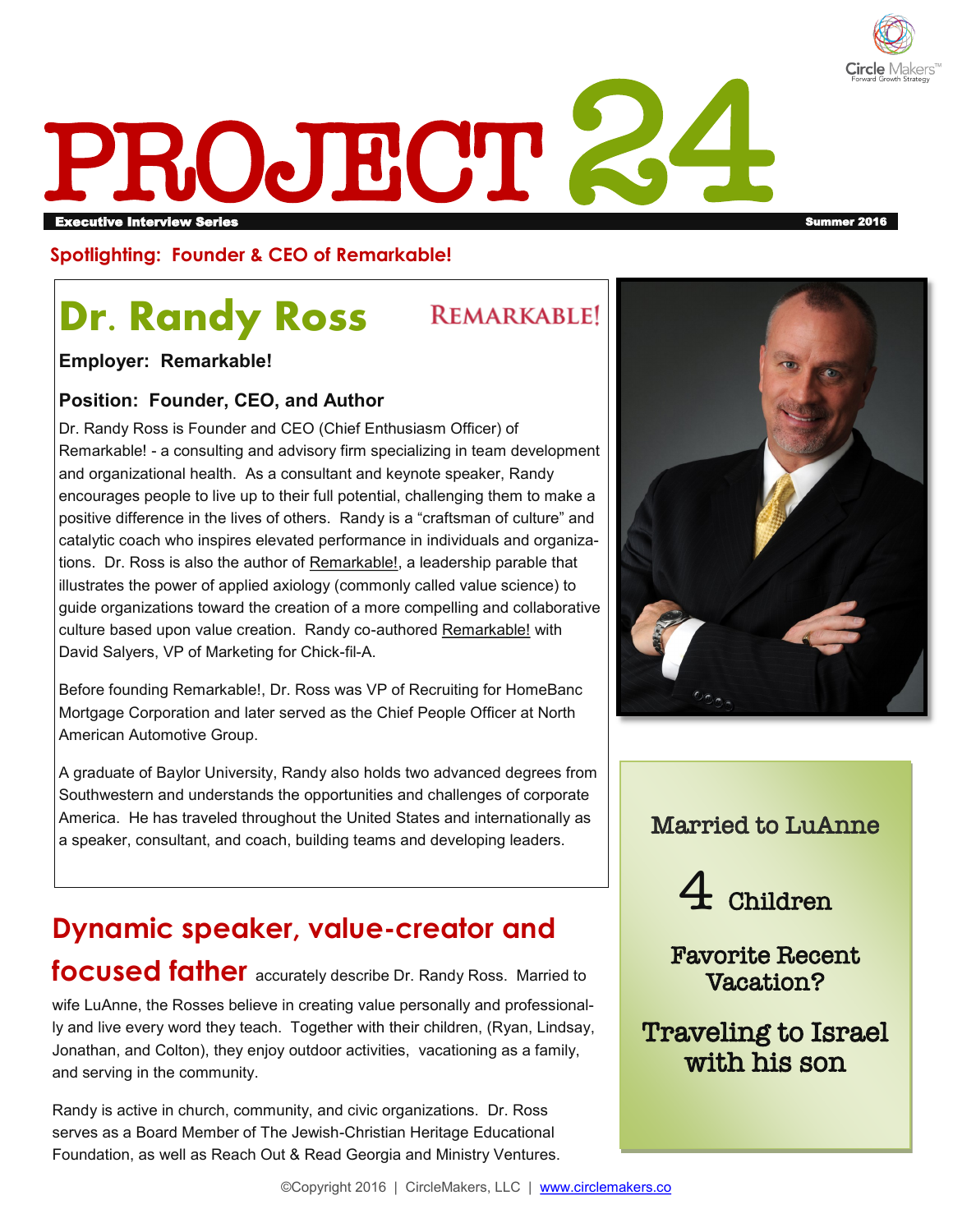

**Dr. Randy Ross at a Remarkable! Training Session (left) and his book, Remarkable! (right)**

Business as usual. It's conventional, operating within the established norms. It's predictable, delivering the expected. It's … safe. There are millions of organizations doing business as usual. **But, business as usual will never be Remarkable!** Remarkable means notably or conspicuously unusual; extraordinary; worthy of notice or attention. The effect is that those who work for and those who benefit from these people and organizations find themselves with an irrepressible desire to "remark about them!" What is it that these folks know that others seemingly do not? How does their view of the world lead them to think and behave differently than others? When faced with the same opportunities and challenges, how are their choices different … and why?

#### **Q: With so many different demands for your time in both your personal and professional life, how do you prioritize everything? Are there tips, techniques or habits you've developed to manage how you spend your time?**

A: "When it comes to managing time, there are no easy answers. The use of time is a reflection of priorities, pure and simple. You find time to do that which is of value or important. However, I learned a long time ago that it is critical to build margin into my schedule. Margin allows me to respond to the unexpected. That is not to say that the unexpected or urgent is always important. Time management is about discerning what I *should* do among the array of things that I *could* do. Margin is ample time for thoughtful reflection and time that is specifically designed to pursue conversations, relationships, and endeavors that create value. No matter how much I may feel I have mastered my calendar and expectations, there will always need to be room to respond to opportunities for which I could not have planned or anticipated. The same is true for money. If I do not consistently and conscientiously set aside resources, but continue to live at the level of my means, I may miss the chance to invest in opportunities that come my way for which I haven't planned. Margin is important to consider whenever you are allocating your resources, whether it be time, talent, or treasures.

"The use of time is a reflection of priorities, pure and simple."